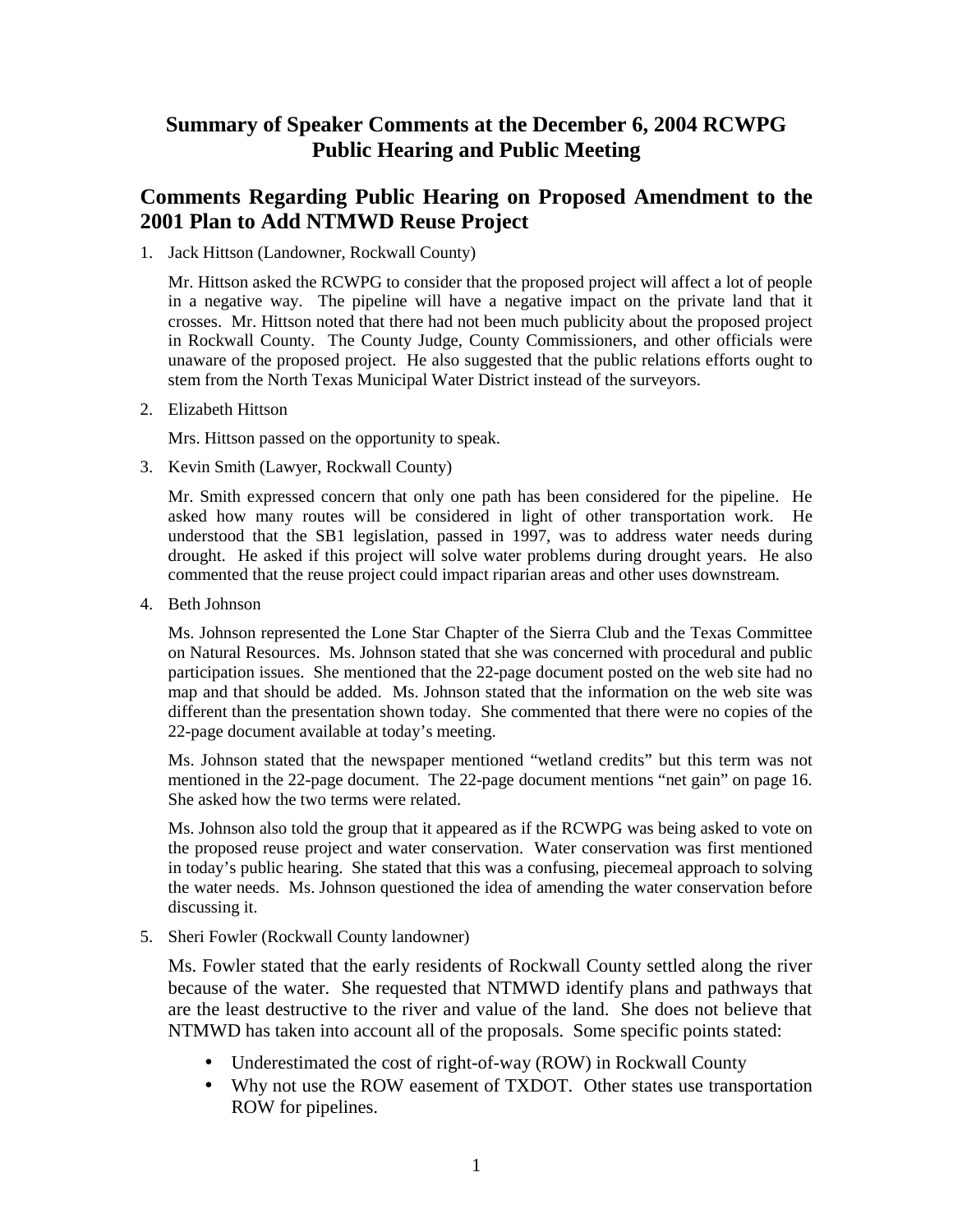- She understands the need for a utility easement, but the amendment would allow "our way or the highway" approach.
- There is land further east that is less developed and less expensive.
- She asked NTMWD to be diligent in assessing pathways for the pipeline.
- 6. David Nabors

Mr. Nabors agrees with the principle of reuse. He asked the RCWPG and NTMWD to be diligent in choosing the pipeline location. He encouraged Region C to use all the reuse water possible.

7. Alan Plummer

Mr. Plummer passed on the opportunity to speak.

# **Comments Regarding Public Meeting**

#### **Action Items**

The following public comments were provided to the RCWPG regarding the following Action Items:

#### Action Item B: Available Supplies

1. Beth Johnson

Ms. Johnson questioned the idea of voting to approve the numbers before the public has commented on them. She stated that this seemed backwards and confusing. She asked if the 1.853 million acre-feet gap in supply in July had changed. She stated that she is unable to make her numbers match Tom's without his figures. Ms. Johnson also noted that existing water supply numbers seem to decrease every time a new reuse or use of existing supplies is considered.

Action Item D: Methodology for Evaluating Water Management Strategies

1. Beth Johnson

Ms. Johnson stated that it was unclear which memo went with this action item. Ms. Johnson assumed that the cost memo that was available on the web site was the memo associated with this action item. She noted that the web site states that written comments are due 10 days in advance of the meeting but that this document was not posted in advance of the 10 day time frame. Ms. Johnson had concerns with the mitigation and permitting costs. She assumed that the costs referred to the inundated land and suggested that this have a range of values. As for environmental impacts, Ms. Johnson referred to a November 18 memo and stated that the memo needs to address the condemnation costs. She asked if this was an implementation issue. Ms. Johnson noted that the fair market value of willing buyer/willing seller should include the condemnation issue.

Action Item E: Conflicts with Federal and/or State Actions with Approved Water Supply Plans

1. David Nabors

Mr. Nabors respectfully disagrees with the letter. Marvin Nichols is not a reservoir site, it is a proposed site. Mr. Nabors told the Region C Water Planning Group that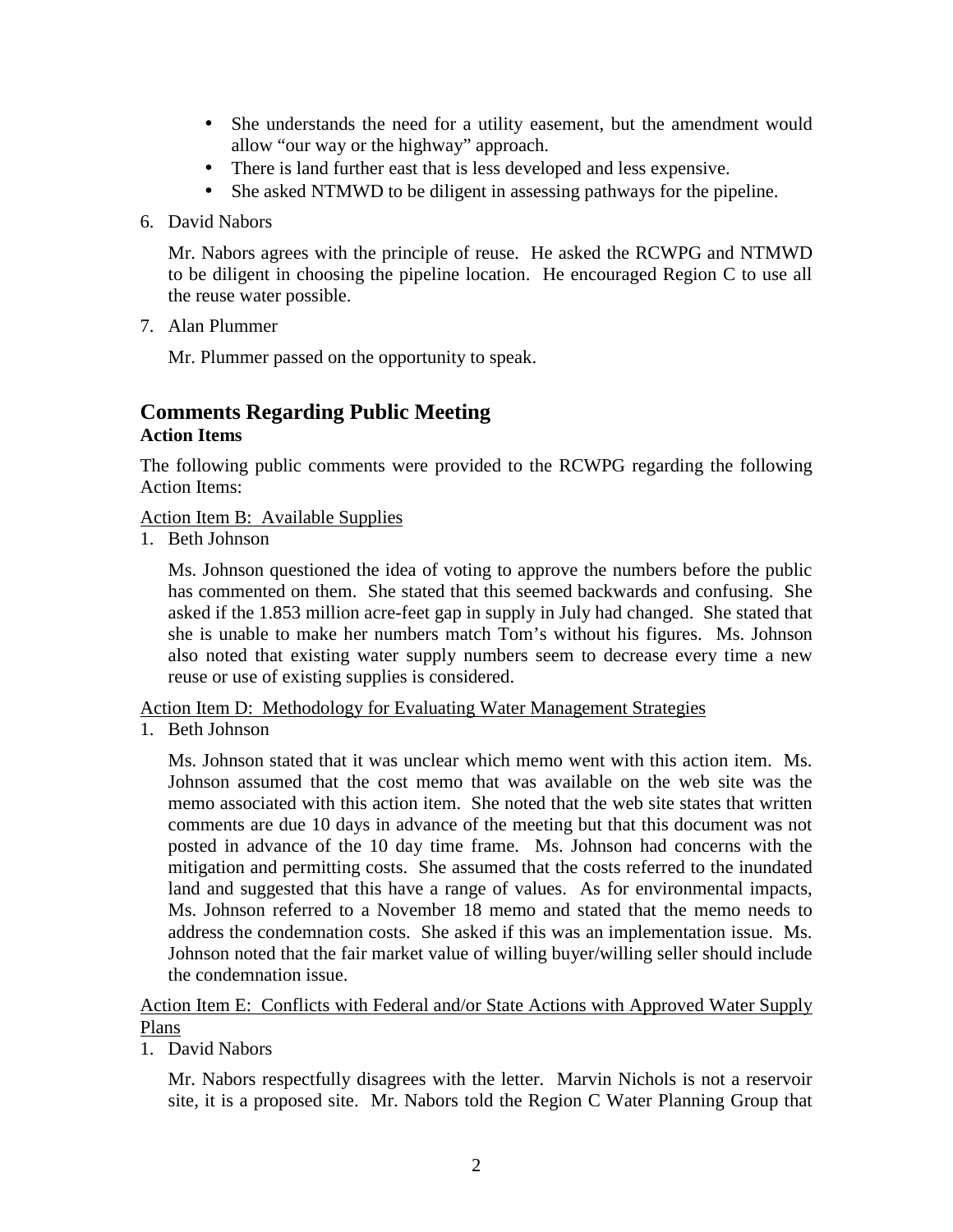the proposed Hearts Bluff Mitigation Bank was "none of your business." He stated that the proposed mitigation bank would not stop the Marvin Nichols project. Mr. Nabors said that the Region C Water Planning Group should not be involved because they do not have the right or authority to stop the landowner from doing as he wishes with his private property.

2. Beth Johnson

Ms. Johnson stated that the proposed letter caught many people unaware. She commented that the Texas Committee on Natural Resources (TCONR) and the Sulphur River Oversight Society support the proposed mitigation bank. She added that a letter on behalf of the Sulphur River Basin Authority had been retracted. Ms. Johnson asked why preliminary comments were sent to the Corps and who authorized these comments. Ms. Johnson stated that the North Texas Municipal Water District could amend the plan when it wants but that no one else can amend the plan.

Ms. Johnson added that she had concerns with the action that Region D took to remove Marvin Nichols from their plan while Region C did not make the same adjustment. She stated that she thought the regional water plans had to be consistent with each other. Ms. Johnson asked if the Hearts Bluff Mitigation Bank worked with the statewide water plan as it had been amended. Ms. Johnson said that this gives the impression that Marvin Nichols will be built. In which case, she suggested that the planning group ought to save the tax payers \$1.85 million that is being paid to Freese and Nichols and get on with it.

Action Item F: Unique Stream Segment Committee

1. Beth Johnson

Ms. Johnson passed on the opportunity to speak.

Action Item G: Letter to Texas Water Development Board Regarding the Regional Water Planning Process

1. Beth Johnson

Ms. Johnson raised a procedural question. She noted that the agenda and meeting memo said that Jim would lead a discussion and may ask for approval to send a letter to the Texas Water Development Board. She stated that she thought the planning group's current discussion was in violation of the Open Meetings Act. She added that her clients have comments but that she could not comment on this topic without their input. Ms. Johnson noted that the letter was not on the web site and had just been handed out. She questioned the statement that the interbasin transfer rules should be relaxed. She thought the term "relaxed" should be defined. She stated that the requirement of "highest practicable level of conservation" that is part of IBT approval is very important to her clients. Ms. Johnson asked how this relates to 5-year planning. She stated that the planning group could be pushing projects along prior to their need.